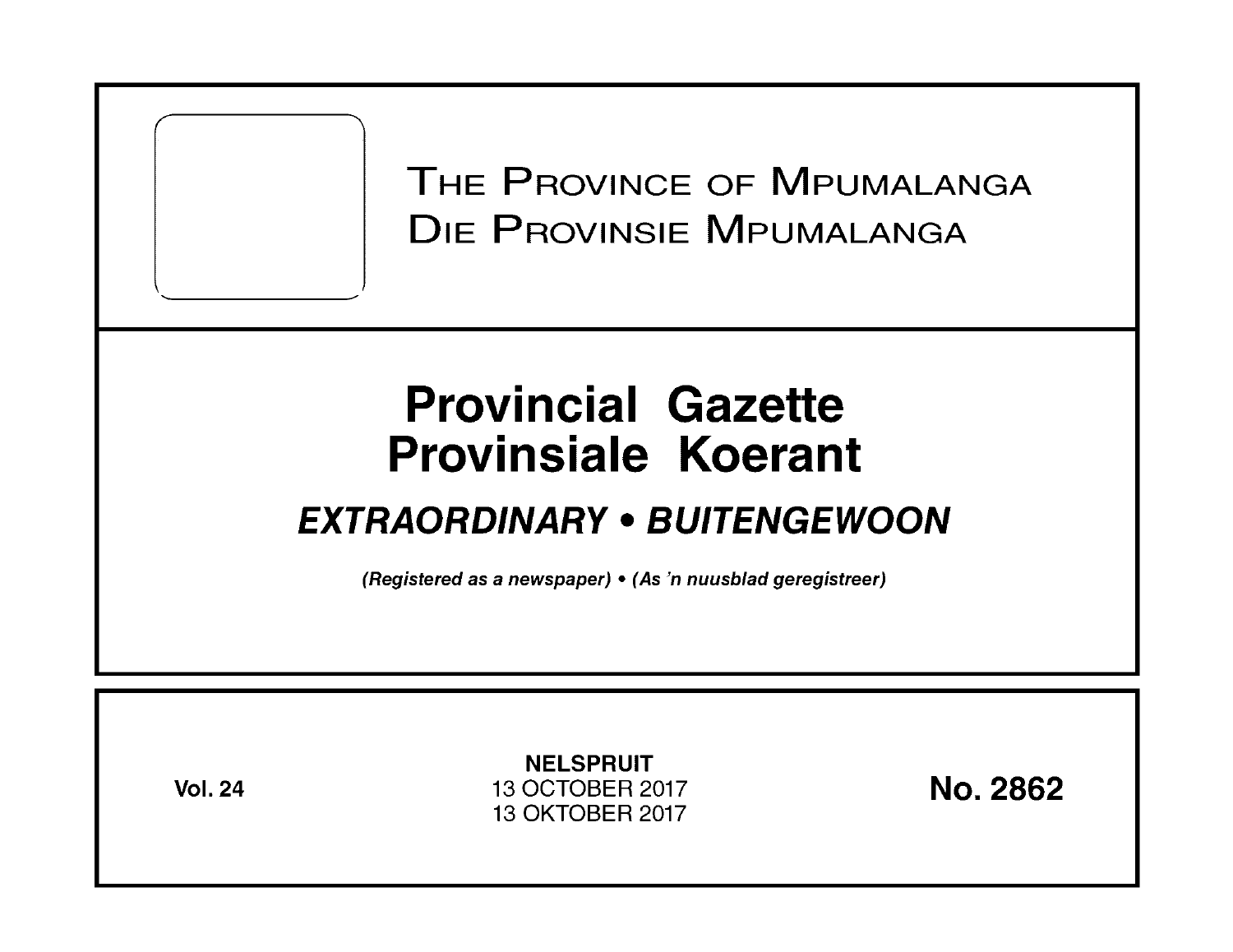No

# **CONTENTS**

## Page  $N_O$

## **GENERAL NOTICE**

|     | 115 Mpumalanga Liquor Licensing Act, 2006 (Act No. 5 of 2006) : Notice of applications for liquor licences in terms of section 35 10 |     |
|-----|--------------------------------------------------------------------------------------------------------------------------------------|-----|
|     |                                                                                                                                      |     |
|     |                                                                                                                                      |     |
|     |                                                                                                                                      | 14  |
|     |                                                                                                                                      |     |
| 116 | Mpumalanga Liquor Licensing Act, 2006 (Act No. 5 of 2006) : Notice of applications for transfer of liquor licences in terms of       |     |
|     |                                                                                                                                      | -16 |
|     |                                                                                                                                      | 16  |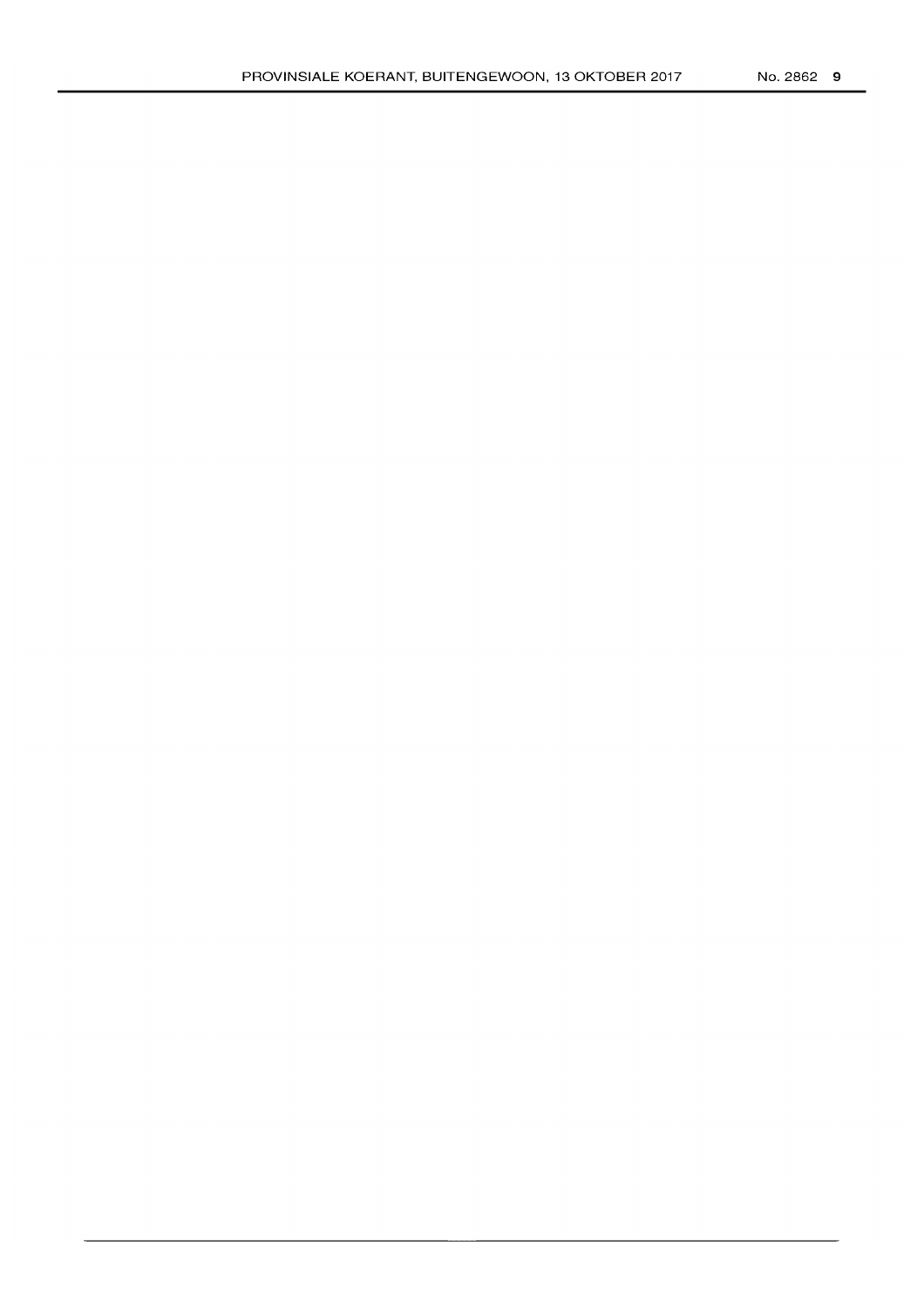#### Form 2

# GENERAL NOTICE

## NOTICE 115 OF 2017

## MPUMALANGA LIQUOR LICENSING ACT, 2006 (Act No.5 of 2006)

#### NOTICE OF APPLICATIONS FOR LIQUOR LICENCES IN TERMS OF SECTION 35

Notice is hereby given that the applicants specified in the Schedule hereto have given notice of their intention to lodge applications for the grant of new liquor licences to the Secretary, Regional Liquor Licensing Offices in respect of premises situated in the local committee area indicated in the Schedule.

Comments should be made in writing and be addressed to the municipality concerned and a copy to the applicant, to reach the said addresses within thirty (30) days of this application.

Invitation for public comments in applying for a Liquor Licence in terms of section 35(2)(a) of the Mpumalanga Liquor Licensing Act, 2006.

## **SCHEDULE**

The undermentioned figures used in brackets in the Schedule, have the following meanings:

- $(1)$  = Full name of applicant, ID Number of Applicant.
- $(2)$  = Intended trading name.
- $(3)$  = Notice given on behalf of: self or other juristic person/s.
- $(4)$  = Type of licence applied for.
- $(5)$  = Full address and location of the premises
- $(6)$  = Municipality address where comments must be submitted
- $(7)$  = Applicant address where comments must be submitted

# EHLANZENI

### NKOMAZI LOCAL MUNICIPALITY

- (1) I, Mandla Welcome Mhlanga, 10 No. 6903315363084, an adult male, hereby invites written public comments concerning the application for a Liquor Licence to the Mpumalanga Liquor Authority.
- (2) To trade under the name Lifestyle 1348.
- (3) I make this application for myself.
- (4) The retail sale of liquor for consumption on the premises where the liquor is sold.
- (5) Physical address: Stand No 040BB Hoyi, 1348., being an address in the Republic of South Africa and within the boundries of Mpumalanga Province. Postal address: Box 59 HOYI, 1348..
- (6) 9 Park Street, MALALANE, 1320
- ; Private Bag x 101, MALALANE, 1320 ..
- (7) Box 59 HOYI, 1348 ..

#### NKOMAZI LOCAL MUNICIPALITY

- (1) I, Emil Scheepers, 10 No. 5905015117083, an adult male, hereby invites written public comments concerning the application for a Liquor Licence to the Mpumalanga Liquor Authority.
- (2) To trade under the name Mjejane Bush Camp (Convenience Shop).
- (3) I make this application on behalf of the juristic person: Mjejane Share Block Company Limited. (Reg No. 2009/012020/06).
- (4) The retail sale of liquor for consumption off the premises where the liquor is sold.
- (5) Physical address: Portions 142 and 144 of Erf 1, Lugedlane Tourism Estate Township, J.U., Bush Camp Road, Mjejane Game Reserve, Hectorspruit, Mpumalanga, being an address in the Republic of South Africa and within the boundries of Mpumalanga Province. Postal address: c/o Emil Scheepers Attorneys, PO Box 72478, Lynnwood Ridge 0040.
- (6) 9 Park Street, Malelane 1320, Private Bag X101, Malelane 1320.
- (7) Emil Scheepers Attorneys, PO Box 72478, Lynnwood Ridge 0040 (within 30 days from lodgement on Tuesday 17 October 2017).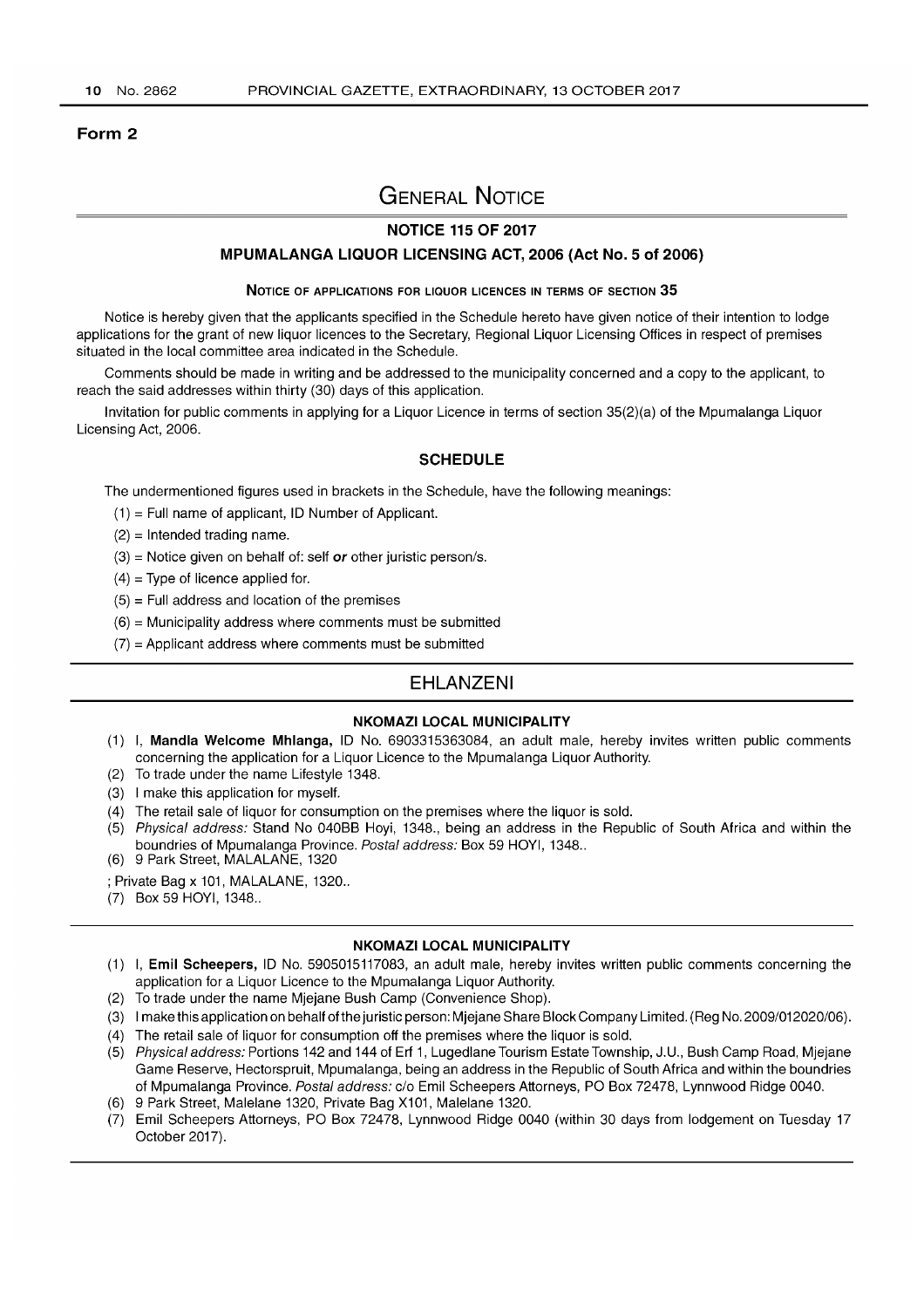### NKOMAZI LOCAL MUNICIPALITY

- (1) I, Emil Scheepers, ID No. 5905015117083, an adult male, hereby invites written public comments concerning the application for a Liquor Licence to the Mpumalanga Liquor Authority.
- (2) To trade under the name Mjejane Bush Camp (Club House).
- (3) I make this application on behalf of the juristic person: Mjejane Share Block Company Limited. (Reg No. 2009/012020/06).
- (4) The retail sale of liquor for consumption on the premises where the liquor is sold.
- (5) Physical address: Portions 142 and 144 of Erf 1, Lugedlane Tourism Estate Township, J.U., Bush Camp Road, Mjejane Game Reserve, Hectorspruit, Mpumalanga, being an address in the Republic of South Africa and within the boundries of Mpumalanga Province. Postal address: c/o Emil Scheepers Attorneys, PO Box 72478, Lynnwood Ridge 0040.
- (6) 9 Park Street, Malelane 1320, Private Bag X101, Malelane 1320.
- (7) Emil Scheepers Attorneys, PO Box 72478, Lynnwood Ridge 0040 (within 30 days from lodgement on Tuesday 17 October 2017).

## BUSHBUCKRIDGE LOCAL MUNICIPALITY

- (1) I, Emil Scheepers, ID No. 5905015117083, an adult male, hereby invites written public comments concerning the application for a Liquor Licence to the Mpumalanga Liquor Authority.
- (2) To trade under the name Maxi's (Dwarsloop Mall).
- (3) I make this application on behalf of the juristic person: Evocative Valley (Pty) Ltd. (Reg No. 2015/288364/07).
- (4) The retail sale of liquor for consumption on the premises where the liquor is sold.
- (5) Physical address: Shop 17, Dwarsloop Mall, Erven 1939, 1985-1988 and 1997, R40-road, Dwarsloop A, Mpumalanga, being an address in the Republic of South Africa and within the boundries of Mpumalanga Province. Postal address: c/o Emil Scheepers Attorneys, PO Box 72478, Lynnwood Ridge 0040 (within 30 days from lodgement date on Tuesday 17 October 2017).
- (6) Opposite Mapulaneng DLTC, R533 Graskop Road, Bushbuckridge 1280; Po Box X9308, Bushbuckridge 1280.
- (7) Emil Scheepers Attorneys, PO Box 72478, Lynnwood Ridge 0040.

## MBOMBELA LOCAL MUNICIPALITY

- (1) I, Mattheus Petrus Johannes Snyman, ID No. 5505315066087, an adult male, hereby invites written public comments concerning the application for a Liquor Licence to the Mpumalanga Liquor Authority.
- (2) To trade under the name Nando's lIanga Mall.
- (3) I make this application on behalf of the juristic person: Chickenland (Pty) Ltd. (Reg No. 1987/004022/07).
- (4) The retail sale of liquor for consumption on the premises where the liquor is sold.
- (5) Physical address: Shop UG76, lIanga Mall, Erven 2159 & 2160, West Acres Ext. 38, Bounded by Bitterbessie Street, Penny Gum Street and Samora Machel Drive (R104), West Acres, Nelspruit, Nelspruit Local Municipality within the borders of Mpumalanga Province, being an address in the Republic of South Africa and within the boundries of Mpumalanga Province. Postal address: C/o Tommy Vorster - Piet Snyman, P.O. Box 26640, East Rand, 1462.
- (6) Mbombela Local Municipality, Civic Centre, 1 Nel Street, Mbombela, 1200 (PO Box 45, Mbombela, 1200) Tel. 013 759 2000/9111 - Fax. 013 759 2070.
- (7) C/o Tommy Vorster Piet Snyman, PO. Box 26640, East Rand, 1462. psnyman@acenet.co.za or fax 011 8235183.

### NKOMAZI LOCAL MUNICIPALITY

- (1) I, Emil Scheepers, ID No. 5905015117083, an adult male, hereby invites written public comments concerning the application for a Liquor Licence to the Mpumalanga Liquor Authority.
- (2) To trade under the name Unyati Safari Lodge.
- (3) I make this application on behalf of the juristic person: Unyati Safari Lodge (Pty) Ltd. (Reg No. 2014/117346/07).
- (4) The retail sale of liquor for consumption on the premises where the liquor is sold.
- (5) Physical address: Main Lodge at Mtibi, Portion 2 of the Farm Te Kort 395, J.U., Hectorspruit, Mpumalanga, being an address in the Republic of South Africa and within the boundries of Mpumalanga Province. Postal address: c/o Emil Scheepers Attorneys, PO Box 72478, Lynnwood Ridge 0040
- (6) 9 Park Street, Malelane 1320, Private Bag X101, Malelane 1320.
- (7) Emil Scheepers Attorneys, PO Box 72478, Lynnwood Ridge 0040 (within 30 days from lodgement on Tuesday 17 October 2017).

### BUSHBUCKRIDGE LOCAL MUNICIPALITY

- (1) I, Emil Scheepers, ID No. 5905015117083, an adult male, hereby invites written public comments concerning the application for a Liquor Licence to the Mpumalanga Liquor Authority.
- (2) To trade under the name Shik Shack Backpackers.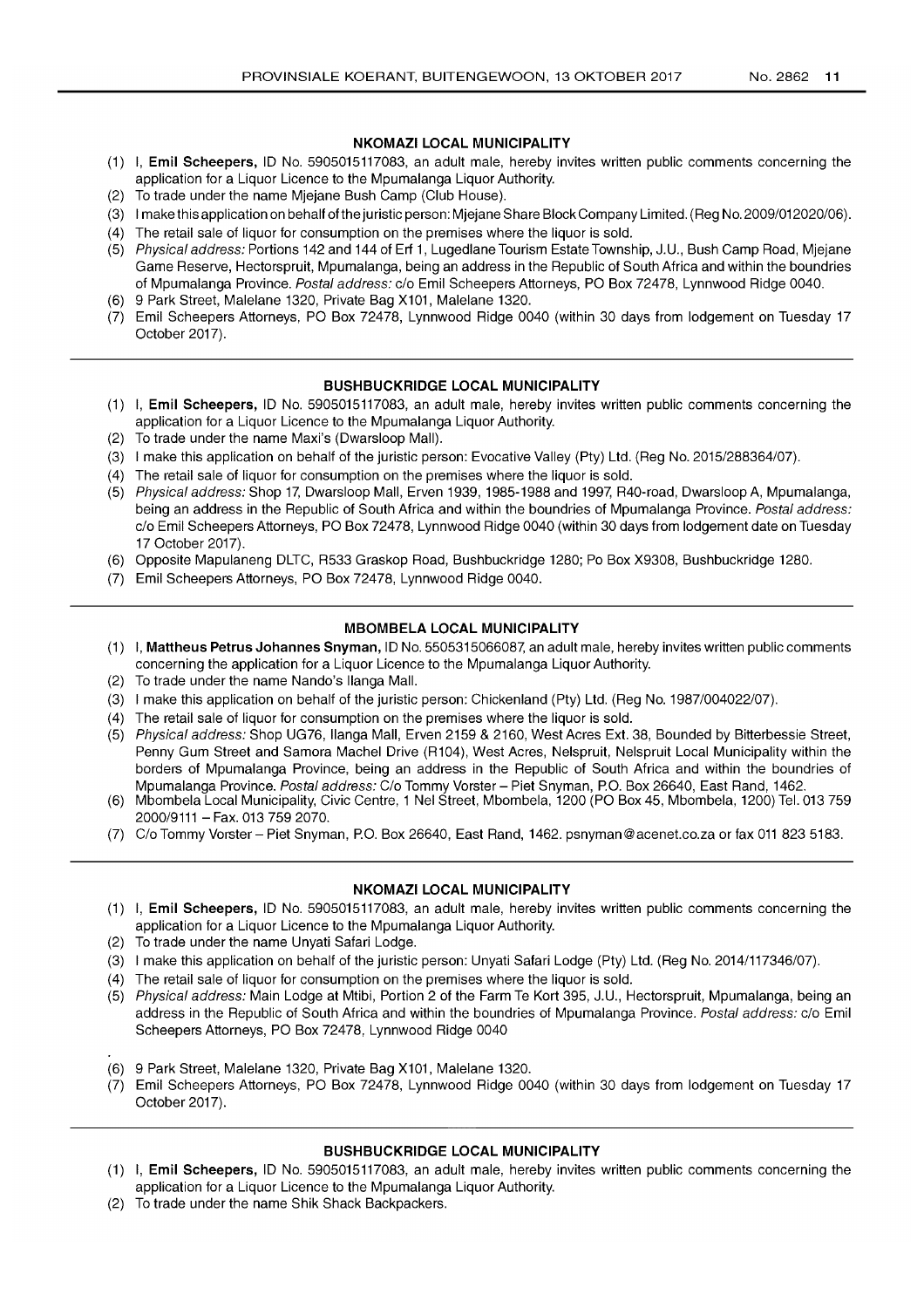- (3) I make this application on behalf of the juristic person: Shik Shack (Pty) Ltd. (Reg No. 2015/246355/07).
- (4) The retail sale of liquor for consumption on the premises where the liquor is sold.
- (5) Physical address: Nourish Camp Business Stand, Sigagule Village on a portion of Okkernootboom 211, K.U., Acornhoek, Mpumalanga Province, being an address in the Republic of South Africa and within the boundries of Mpumalanga Province. Postal address: c/o Emil Scheepers Attorneys, PO Box 72478, Lynnwood Ridge 0040.
- (6) Opposite Mapulaneng DLTC, R533 Graskop Road, Bushbuckridge 1280; Po Box X9308, Bushbuckridge 1280.
- (7) Emil Scheepers Attorneys, PO Box 72478, Lynnwood Ridge 0040 (within 30 days from lodgement date on Tuesday 17 October 2017).

#### **BUSHBUCKRIDGE LOCAL MUNICIPALITY**

- (1) I, **MASHIGO MPHO REGINALD,** ID No. 8402275910081, an adult male, hereby invites written public comments concerning the application for a Liquor Licence to the Mpumalanga Liquor Authority.
- (2) To trade under the name SLAMBOY BAR LOUNGE.
- (3) I make this application for myself.
- (4) The retail sale of liquor for consumption on the premises where the liquor is sold.
- (5) Physical address: STAND NO. D78, LONDON D TRUST, BUSHBUCKRIDGE, being an address in the Republic of South Africa and within the boundries of Mpumalanga Province. Postal address: P.O.BOX 399, SHATALE, 1282.
- (6) PRIVATE BAG X9308, BUSHBUCKRIDGE,1280.
- (7) PO. BOX 399, SHATALE, 1282.

#### **MBOMBELA LOCAL MUNICIPALITY**

- (1) I, **Mattheus Petrus Johannes Snyman,** ID No. 5505315066087, an adult male, hereby invites written public comments concerning the application for a Liquor Licence to the Mpumalanga Liquor Authority.
- (2) To trade under the name Nando's lIanga Mall.
- (3) I make this application on behalf of the juristic person: Chickenland (Pty) Ltd. (Reg No. 1987/004022/07).
- (4) The retail sale of liquor for consumption on the premises where the liquor is sold.
- (5) Physical address: Shop UG76, lIanga Mall, Erven 2159 & 2160, West Acres Ext. 38, Bounded by Bitterbessie Street, Penny Gum Street and Samora Machel Drive (R104), West Acres, Nelspruit, Nelspruit Local Municipality within the borders of Mpumalanga Province, being an address in the Republic of South Africa and within the boundries of Mpumalanga Province. Postal address: C/o Tommy Vorster - Piet Snyman, P.O. Box 26640, East Rand, 1462.
- (6) Mbombela Local Municipality, Civic Centre, 1 Nel Street, Mbombela, 1200 (PO Box 45, Mbombela, 1200) Tel. 013 759 2000/9111 - Fax. 013 759 2070.
- (7) C/o Tommy Vorster Piet Snyman, PO. Box 26640, East Rand, 1462. psnyman@acenet.co.za or fax 011 8235183.

## **BUSHBUCKRIDGE LOCAL MUNICIPALITY**

- (1) I, **NKUNA ABSALOM,** ID No. 850516170083, an adult male, hereby invites written public comments concerning the application for a Liquor Licence to the Mpumalanga Liquor Authority.
- (2) To trade under the name MINI ENHLE TAVERN.
- (3) I make this application for myself.
- (4) The retail sale of liquor for consumption on the premises where the liquor is sold.
- (5) Physical address: STAND NO 1025 HLAKAHLE TRUST, BUSHBUCKRIDGE, being an address in the Republic of South Africa and within the boundries of Mpumalanga Province. Postal address: P.O.BOX 13, MKHUHLU 1246.
- (6) PRIVATE BAG X9308, BUSHBUCKRIDGE,1280.
- (7) PO. BOX 13, MKHUHLU 1246.

## **BUSHBUCKRIDGE LOCAL MUNICIPALITY**

- (1) I, **SEKATANE SUPRISE SEOLWANE,** ID No. 7309125455087, an adult male, hereby invites written public comments concerning the application for a Liquor Licence to the Mpumalanga Liquor Authority.
- (2) To trade under the name BAKONE TAVERN.
- (3) I make this application for myself.
- (4) The retail sale of liquor for consumption on the premises where the liquor is sold.
- (5) Physical address: STAND NO 40005 WALES TRUST BUSHBUCKRIDGE, being an address in the Republic of South Africa and within the boundries of Mpumalanga Province. Postal address: P.O.BOX 1432, BUSHBUCKRIDGE 1280.
- (6) PRIVATE BAG X9308, BUSHBUCKRIDGE,1280.
- (7) PO. BOX 1432, BUSHBUCKRIDGE 1280.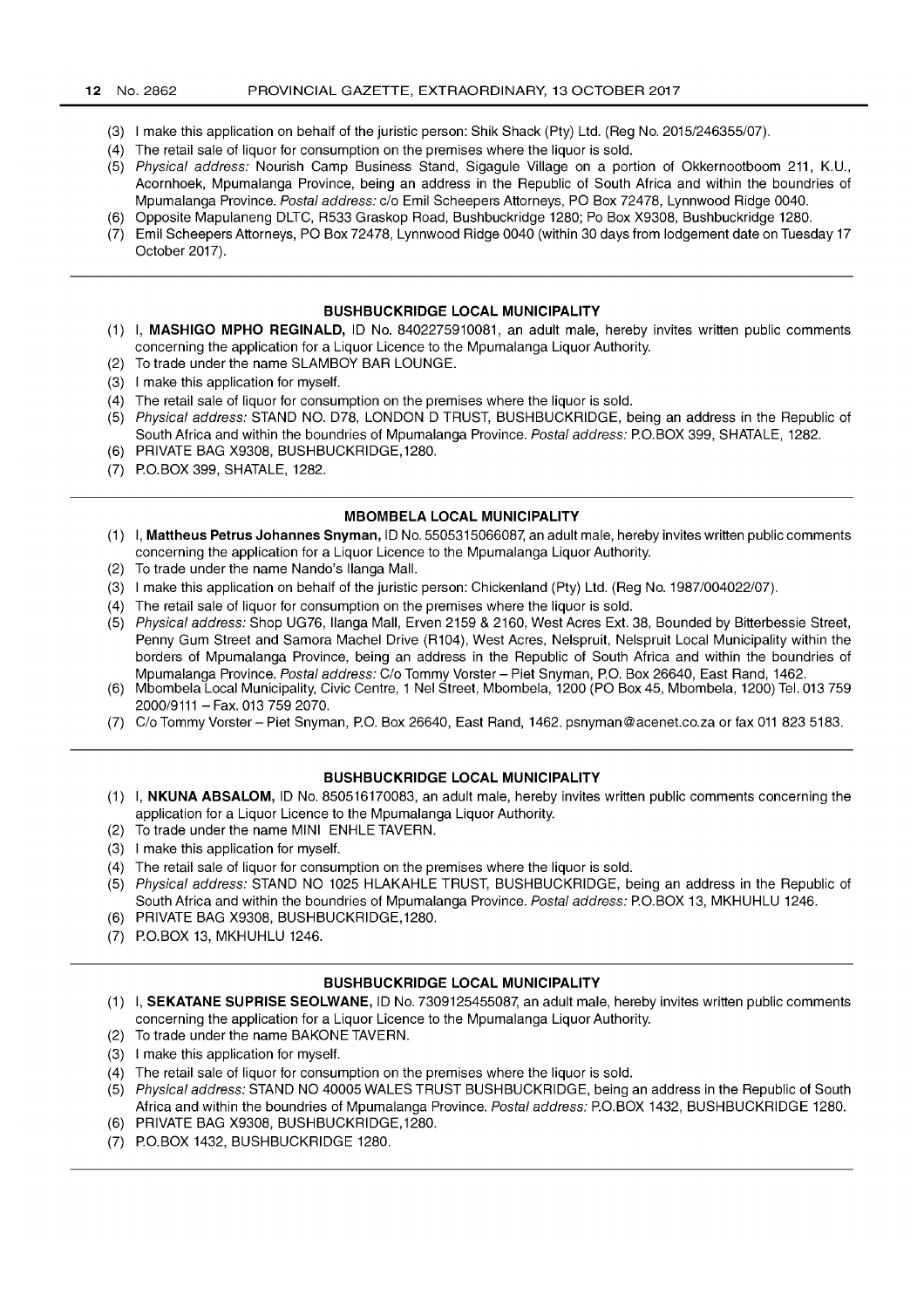## **NKOMAZI LOCAL MUNICIPALITY**

- (1) I, **Emil Scheepers,** ID No. 5905015117083, an adult male, hereby invites written public comments concerning the application for a Liquor Licence to the Mpumalanga Liquor Authority.
- (2) To trade under the name N4 Liquors.
- (3) I make this application on behalf of the juristic person: Dexabrite (Pty) Ltd. (Reg No. 2013/146682/07).
- (4) The retail sale of liquor for consumption off the premises where the liquor is sold.
- (5) Physical address: Unit 4, Business building, Erf 176, N4 Main Road, Hectorspruit, Mpumalanga Province, being an address in the Republic of South Africa and within the boundries of Mpumalanga Province. Postal address: c/o Emil Scheepers Attorneys, PO Box 72478, Lynnwood Ridge 0040.
- (6) 9 Park Street, Malelane 1320, Private Bag X101, Malelane 1320.
- (7) Emil Scheepers Attorneys, PO Box 72478, Lynnwood Ridge 0040 (within 30 days from lodgement on Tuesday 17 October 2017).

## **BUSHBUCKRIDGE LOCAL MUNICIPALITY**

- (1) I, **MALOPE** ENOS ALBERT, ID No. 6901055993086, an adult male, hereby invites written public comments concerning the application for a Liquor Licence to the Mpumalanga Liquor Authority.
- (2) To trade under the name HIPPO EATING HOUSE.
- (3) I make this application for myself.
- (4) The retail sale of liquor for consumption on the premises where the liquor is sold.
- (5) Physical address: STAND NO 321 WALES TRUST, BUSHBUCKRIDGE, being an address in the Republic of South Africa and within the boundries of Mpumalanga Province. Postal address: P.O.BOX 56, PILGRIMS REST 1290.
- (6) PRIVATE BAG X9308, BUSHBUCKRIDGE,1280.
- (7) P.O. BOX 56, PILGRIMS REST 1290.

# **GERT SIBANDE**

## **GOVAN MBEKI LOCAL MUNICIPALITY**

- (1) I, **MR JACOBUS ANDRIES KRUGER,** ID No. 7903265177087, an adult male, hereby invites written public comments concerning the application for a Liquor Licence to the Mpumalanga Liquor Authority.
- (2) To trade under the name SECUNDA EVENT CENTRE.
- (3) I make this application on behalf of the juristic person: MAXRETURN INVESTMENTS 104 (PTY) LTD. (Reg No. 2005/001461/07) .
- (4) The retail sale of liquor in terms of a special liquor license for consumption on and off the premises where the liquor is sold.
- (5) Physical address: ERF 9035 EXTENTION 70 SECUNDA HIGHVELD RIDGE MPUMALANGA, being an address in the Republic of South Africa and within the boundries of Mpumalanga Province. Postal address: P O BOX 101 -TRICHARDT - 2300.
- (6) GOVAN MBEKI MUNICIPALITY LURGI SQUARE CENTRAL BUSINESS CENTRE SECUNDA 2302
- PRIVATE BAG X1017 SECUNDA 2302.
- (7) CRONJE, DE WAAL SKHOSANA INC CRONJE, DE WAAL & VAN DER MERWE BUILDING LURGI SQUARE CENTRAL BUSINESS CENTRE - SECUNDA - 2302 - POBOX 48 - SECUNDA - 2302.

## **ALBERT LUTHULI LOCAL MUNICIPALITY**

- (1) I, **Elijah Mdumo Mnisi,** ID No. 6908315297083, an adult male, hereby invites written public comments concerning the application for a Liquor Licence to the Mpumalanga Liquor Authority.
- (2) To trade under the name Dinah's Bar.
- (3) I make this application for myself.
- (4) The retail sale of liquor for consumption on the premises where the liquor is sold.
- (5) Physical address: Shop no.5 Main Road, Elukwatini, Chief Albert Luthuli Municipality .Mpumlanga Province., being an address in the Republic of South Africa and within the boundries of Mpumalanga Province. Postal address: Shop no.5 Main Road. Elukwatini..
- (6) Chief Albert Luthuli. PO Box 24. Carolina. 1185. Mpumalanga Province ..
- (7) PO Box 2113. Elukwatini. 1192.

## **LEKWA LOCAL MUNICIPALITY**

- (1) I, **Fengmei Zhuang,** ID No. 8601051380183, an adult female, hereby invites written public comments concerning the application for a Liquor Licence to the Mpumalanga Liquor Authority.
- (2) To trade under the name Zascovert Liquor Store.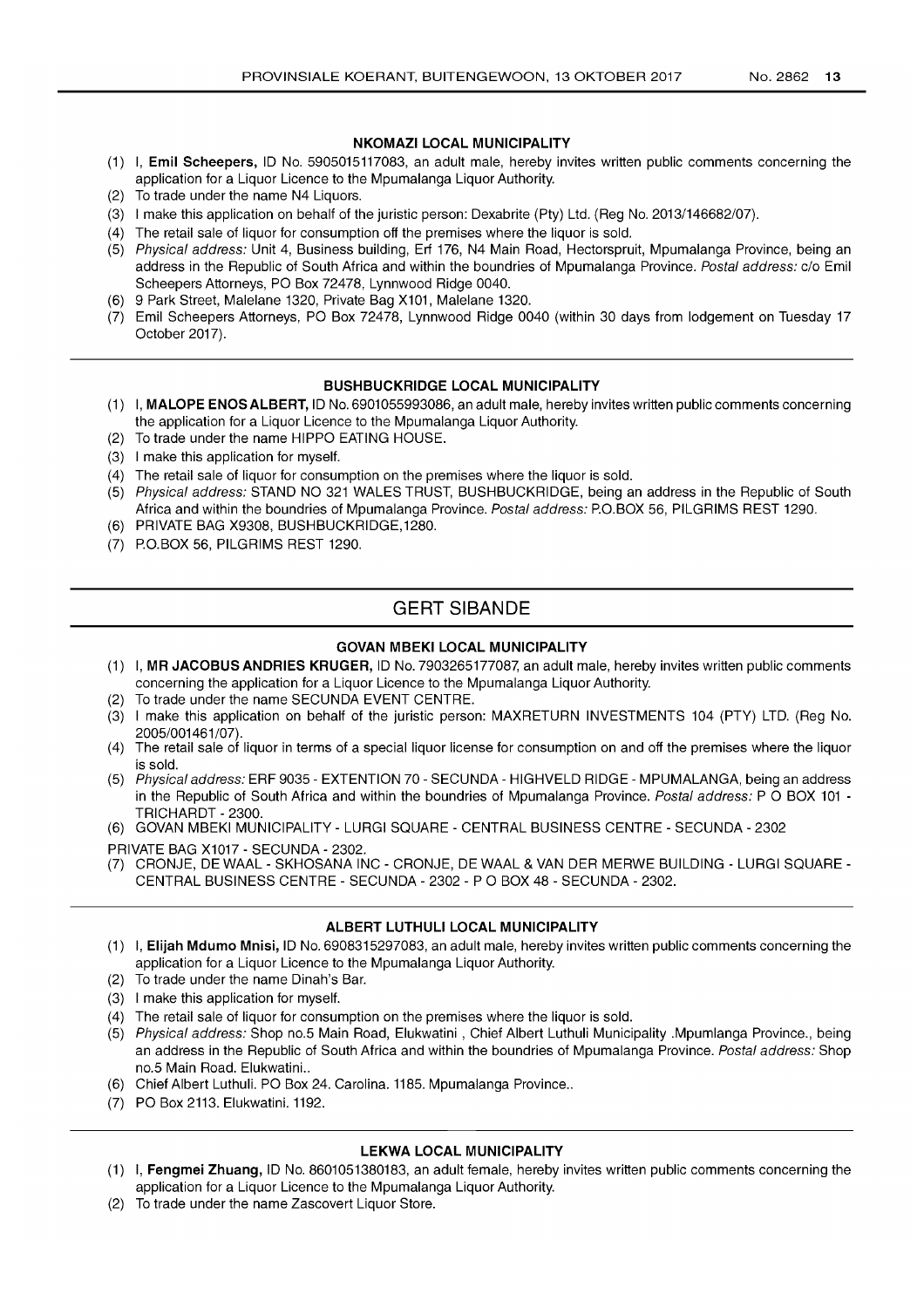- (3) I make this application for myself.
- (4) The retail sale of liquor for consumption off the premises where the liquor is sold.
- (5) Physical address: Stand 165/1, Meyerville, Standerton, being an address in the Republic of South Africa and within the boundries of Mpumalanga Province. Postal address: P.O. BOX 1908, Standerton, 2430.
- (6) P.O. BOX 66, Standerton, 2430, Cnr Mbonani Mayisela and Dr Beyers Naude Street, Standerton.
- (7) P.O. BOX 1908, Standerton, 2430.

#### **MSUKALIGWA LOCAL MUNICIPALITY**

- (1) I, **Pitsi Makgoka,** 10 No. 9004295390085, an adult male, hereby invites written public comments concerning the application for a Liquor Licence to the Mpumalanga Liquor Authority.
- (2) To trade under the name TUM Events.
- (3) I make this application for myself.
- (4) The retail sale of liquor in terms of a special liquor license in respect of a specified event.
- (5) Physical address: Cnr Cemetery & Joubert Street, Ermelo, 2351, being an address in the Republic of South Africa and within the boundries of Mpumalanga Province. Postal address: 10508/05, Ext 18, Ermelo, 2351. (6) Cnr Taute & Kerk Street
- 
- Ermelo 2351. (7) 10508/05

Ext 18, Ermelo 2351.

## **NKANGALA**

## **STEVE TSHWETE LOCAL MUNICIPALITY**

- (1) I, **ANDRIK DEBELE,** 10 No. 600919 5423 087, an adult male, hereby invites written public comments concerning the application for a Liquor Licence to the Mpumalanga Liquor Authority.
- (2) To trade under the name Mahlatse Tavern.
- (3) I make this application for myself.
- (4) The retail sale of liquor for consumption on and off the premises where the liquor is sold.
- (5) Physical address: Stand 7900, Nazareth, Extention 24, Middelburg, Mpumalanga, being an address in the Republic of South Africa and within the boundries of Mpumalanga Province. Postal address: Stand 7900, Nazareth, Extention 24, Middelburg, Mpumalanga.
- (6) Steve Tshwete Local Municipality, POBox 14, Middelburg, 1050.
- (7) Riaan Jacobs Attorney 34 OR Tambo Street POBox 3991 Middelburg.

#### **VICTOR KHANYE LOCAL MUNICIPALITY**

- (1) I, **GRANT NEIL MORRIS,** 10 No. 7002135140084, an adult male, hereby invites written public comments concerning the application for a Liquor Licence to the Mpumalanga Liquor Authority.
- (2) To trade under the name PAPA G SPORTS TAVERN.
- (3) I make this application for myself.
- (4) The retail sale of liquor for consumption off the premises where the liquor is sold.
- (5) Physical address: PLOT 8, CNR 2ND & BUITEN STREETS, RIETKOL, SUNDRA, being an address in the Republic of South Africa and within the boundries of Mpumalanga Province. Postal address: P.O. BOX 7756, BONAERO PARK, 1622.
- (6) CNR VAN DER WALT ST & SAMUEL ROAD, DELMAS.
- (7) P.O. BOX 7756, BONAERO PARK, 1622.

#### **STEVE TSHWETE LOCAL MUNICIPALITY**

- (1) I, **Christiaan Oelofse,** 10 No. 580807 5013 087, an adult male, hereby invites written public comments concerning the application for a Liquor Licence to the Mpumalanga Liquor Authority.
- (2) To trade under the name OK Liquors (Middelburg).
- (3) I make this application on behalf of the juristic person: Bright Ideas Projects 2101 CC. (Reg No. 2008/234903/23).
- (4) The retail sale of liquor for consumption off the premises where the liquor is sold.
- (5) Physical address: Shop 2, OK Shopping Complex, Corner Hendrina Road/ N11 & Hlalamnandi Road, Being Erf 5916, Middelburg Ext.22, being an address in the Republic of South Africa and within the boundries of Mpumalanga Province. Postal address: C/o P O Box 2177, Alberton, 1450.
- (6) Corner Walter Sisulu Street and Wanderers Avenue (P 0 Box14), Middelburg, 1050.
- (7) C/o POBox 2177, Alberton, 1450/ chris@liqlaw.co.za.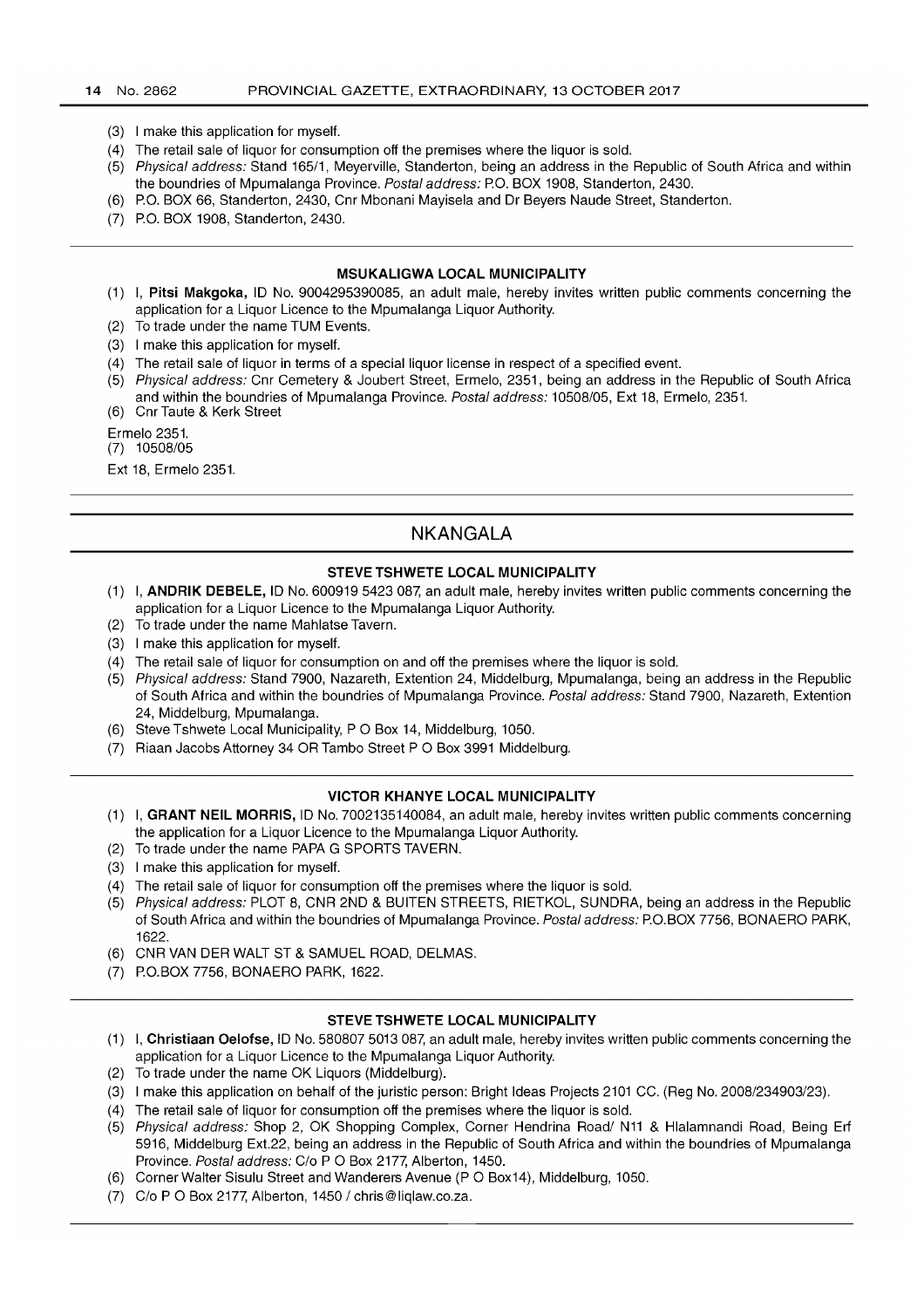## STEVE TSHWETE LOCAL MUNICIPALITY

- (1) I, Christiaan Oelofse, 10 No. 580807 5013 087, an adult male, hereby invites written public comments concerning the application for a Liquor Licence to the Mpumalanga Liquor Authority.
- (2) To trade under the name OK Foods (Middelburg).
- (3) I make this application on behalf of the juristic person: JCWM Investments (Pty) Limited. (Reg No. 2015/380281/07).
- (4) The retail sale of liquor for consumption off the premises where the liquor is sold.
- (5) Physical address: Shop 3, OK Shopping Complex, Corner Hendrina Roadl N11 & Hlalamnandi Road, Being Erf 5916, Middelburg Ext.22, being an address in the Republic of South Africa and within the boundries of Mpumalanga Province. Postal address: C/o P O Box 2177, Alberton, 1450.
- (6) Corner Walter Sisulu Street and Wanderers Avenue (P 0 Box14), Middelburg, 1050.
- (7)  $C/O P O Box 2177$ , Alberton, 1450 / chris@liglaw.co.za.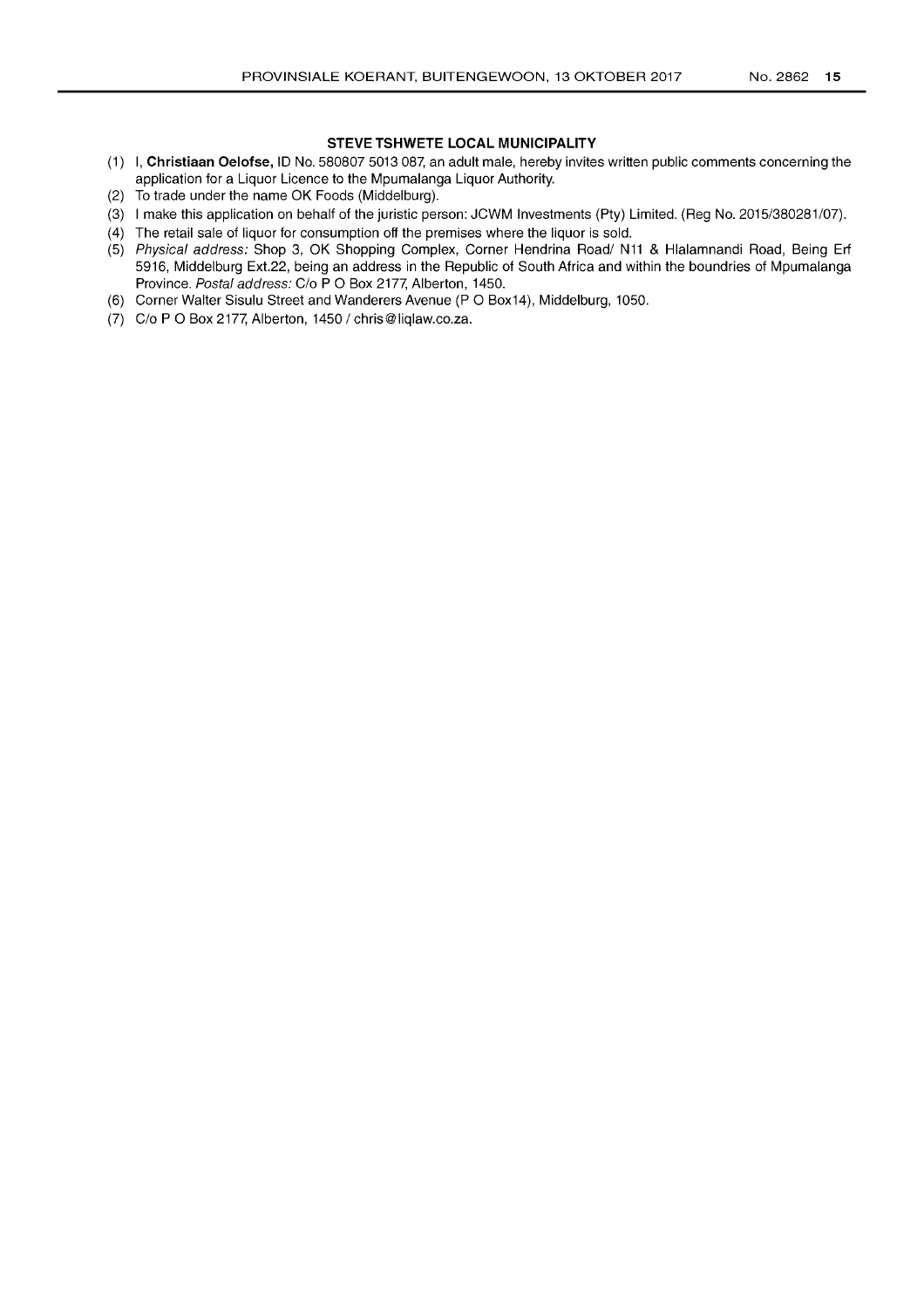### Form 10

# GENERAL NOTICE

## NOTICE 116 OF 2017

## MPUMALANGA LIQUOR LICENSING ACT, 2006 (Act No.5 of 2006)

#### NOTICE OF APPLICATIONS FOR TRANSFER OF LIQUOR LICENCES IN TERMS OF SECTION 43

Notice is hereby given that the applicants specified in the Schedule hereto have given notice of their intention to lodge applications for the transfer of existing liquor licences to the Secretary, Regional Liquor Licensing Offices in respect of premises situated in the local committee area indicated in the Schedule.

Comments should be made in writing and be addressed to the municipality concerned and a copy to the applicant, to reach the said addresses within thirty (30) days of this publication.

Invitation for public comments in respect of a Liquor Licence in terms of section 43 of the Mpumalanga Liquor Licensing Act, 2006.

## **SCHEDULE**

The undermentioned figures used in brackets in the Schedule, have the following meanings:

- $(1)$  = Full name of applicant, ID Number of Applicant.
- $(2)$  = Existing liquor licence number to be transfered.
- $(3)$  = Intended trading name.
- $(4)$  = Notice given on behalf of: self or other juristic person/s.
- $(5)$  = Type of licence applied for.
- $(6)$  = Full address and location of the premises
- $(7)$  = Municipality address where comments must be submitted
- $(8)$  = Applicant address where comments must be submitted

## EHLANZENI

## NKOMAZI LOCAL MUNICIPALITY

- (1) I, Lucio Da Silva, ID No. 641207 5143 082, an adult male, hereby invites written public comments concerning the application for transfer of an existing Liquor Licence to the Mpumalanga Liquor Authority.
- (2) Liquor Licence Number MPU/022661.
- (3) Trading under the name Mabuza's Bar Lounge.
- (4) I make this application on behalf of the juristic person: Golden Pond Trading 476 (Pty) Ltd. (Reg No. 2006/011963/07).
- (5) The retail sale of liquor for consumption on the premises where the liquor is sold.
- (6) Physical address: Stand Number 366 Tonga Trust, Nkomazi, Mpumalanga, being an address in the Republic of South Africa and within the boundries of Mpumalanga Province. Postal address: 366 Tonga Trust, Nkomazi, Mpumalanga.
- (7) 9 Park Street, Malelane, 1320, Private Bag X101, Malelane, 1320.
- (8) 366 Tonga Trust, Nkomazi, Mpumalanga.

## BUSHBUCKRIDGE LOCAL MUNICIPALITY

- (1) I, DIBAKWANE DORINA MORUDI, ID No. 5312140750088, an adult female, hereby invites written public comments concerning the application for transfer of an existing Liquor Licence to the Mpumalanga Liquor Authority.
- (2) Liquor Licence Number MPU-007763.
- (3) Trading under the name BAKGABONG LIQUOR TAVERN.
- (4) I make this application for myself.
- (5) The retail sale of liquor for consumption on the premises where the liquor is sold.
- (6) Physical address: STAND NO. 108B, ROOIBOKLAGTE, ATHURSEAT FARM, being an address in the Republic of South Africa and within the boundries of Mpumalanga Province. Postal address: PO BOX 81, ACORNHOEK, 1360.
- (7) PRIVATE BAG X9308, BUSHBUCKRIDGE, 1280.
- (8) PO BOX 81, ACORNHOEK, 1360.